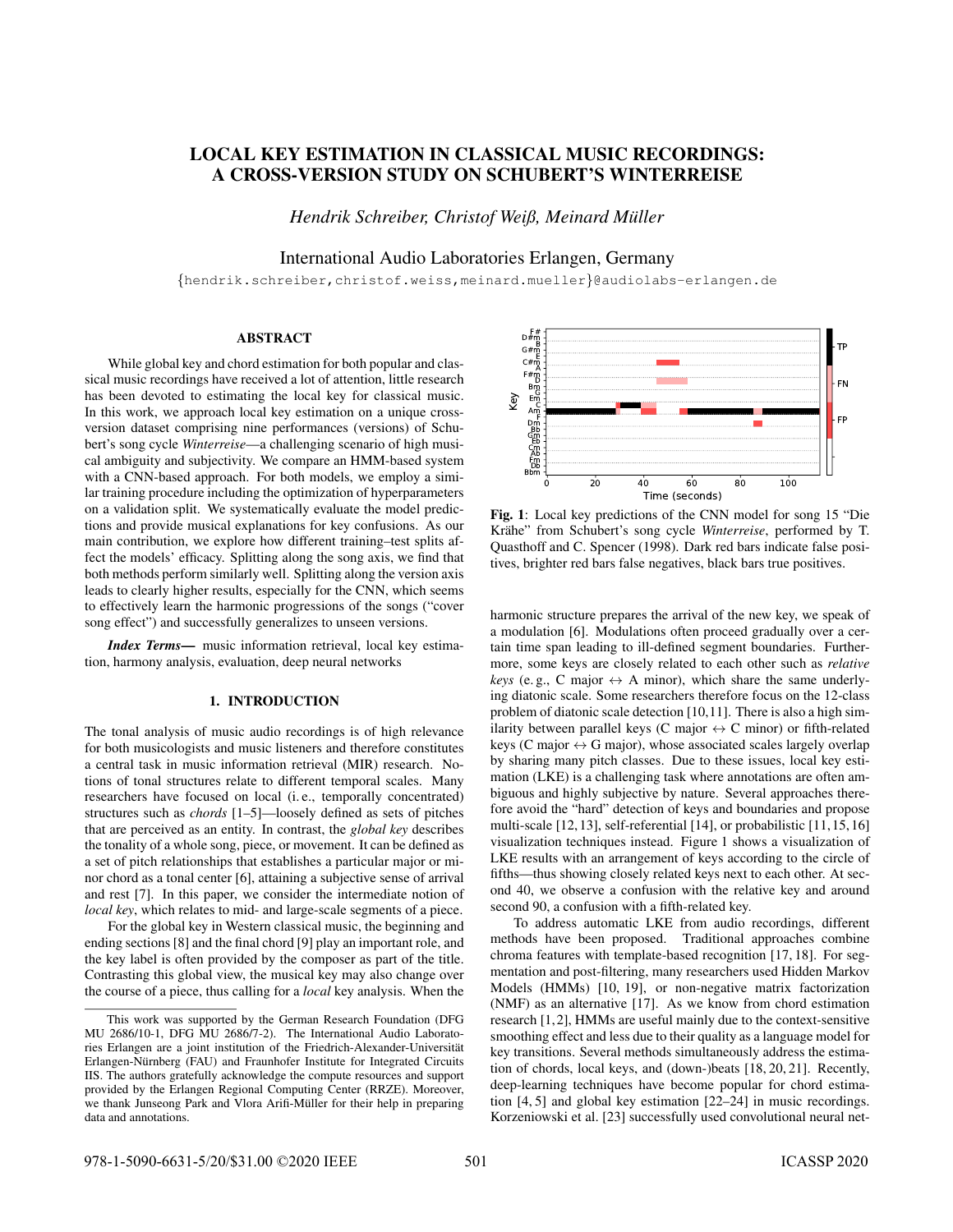| ID               | Singer                                    | Pianist                         |      | Year Duration |
|------------------|-------------------------------------------|---------------------------------|------|---------------|
|                  | AL98 Thomas Allen                         | Roger Vignoles                  |      | 1998 1:13:33  |
| FI55             | Dietrich Fischer-Dieskau Gerald Moore     |                                 |      | 1955 1:14:35  |
|                  | FI66 Dietrich Fischer-Dieskau Jörg Demus  |                                 |      | 1966 1:11:23  |
| <b>FI80</b>      | Dietrich Fischer-Dieskau Daniel Barenboim |                                 |      | 1980 1:13:07  |
|                  | HU33 Gerhard Hüsch                        | Hanns-Udo Müller 1933 1:07:31   |      |               |
|                  | OL06 Thomas Oliemans                      | Bert van den Brink 2006 1:14:42 |      |               |
|                  | <b>OU98</b> Thomas Quasthoff              | <b>Charles Spencer</b>          |      | 1998 1:12:24  |
|                  | SC06 Randall Scarlata                     | Jeremy Denk 2006 1:06:45        |      |               |
| TR <sub>99</sub> | Roman Trekel                              | <b>Ulrich Eisenlohr</b>         | 1999 | 1:15:21       |

Table 1: Cross-version dataset of Franz Schubert's *Winterreise*.

works (CNN) to estimate the global key for music recordings across different genres. Though we are not aware of any research using deep neural networks for LKE, this is an obvious endeavor due to the task's similarity to chord and global key estimation—both of which have been tackled successfully using CNNs.

While most audio-based LKE systems were developed and tested on popular music, Western classical music has rarely been approached. Mearns et al. [25] analyze modulations in synthesized recordings of twelve chorales by J. S. Bach. Papadopoulos and Peeters [18] consider recordings of Mozart's piano sonatas. Weiss et al. [16] provide visualizations of local key regions in Wagner's operas. Compared to popular music, changes between closely related keys and gradual modulations are particularly prominent in classical music. Moreover, many classical music styles involve altered chords featuring non-scale tones that make LKE even harder. As a peculiarity of classical music, there are usually many recorded performances (interpretations) available. Together with other representations, such as symbolic scores, we consider these as individual *versions* of an abstract musical work. Exploiting several such versions in a *crossversion scenario* allows for studying and improving the robustness and generalization for various tasks such as chord [3] and scale analysis [16] or singing voice detection [26, 27].

In this paper, we study LKE within a cross-version scenario. We make use of a dataset comprising nine recorded performances (referred to as *versions*) of Franz Schubert's 24-song cycle *Winterreise* [13]. Using measure annotations as anchor points, we semiautomatically generate local key annotations [13, 28]. We propose a straightforward LKE approach based on a CNN and compare it to a traditional method using chroma features and HMMs. In our experiments, we evaluate the efficacy of both methods and systematically assess their robustness. As our main contribution, we investigate the effect of using different training–test splits that require generalization across versions, songs, or both. Furthermore, we conduct an in-depth analysis and investigate musical reasons for key confusions.

The paper is organized as follows. In Section 2, we start with the description of the dataset and our training–test scenarios. We proceed in Section 3 with introducing the technical approaches (HMM and CNN). In Section 4, we then discuss our results in detail. We draw our conclusions in Section 5.

## 2. CROSS-VERSION DATASET

In this section, we describe our dataset and annotation procedure followed by the different splits used for training, validation, and testing.

#### 2.1. Dataset

Franz Schubert's song cycle *Winterreise* (Winter Journey, published 1828) consists of 24 songs for voice (originally tenor) and piano.



Fig. 2: Dataset splitting into training, validation, and test sets. (a) Version split V, (b) Song split S, (c) Neither song nor version split N.

The individual songs differ in length and complexity. Some songs are harmonically unambiguous showing distinct key regions of diatonic pitch content (No. 2) or being based on a single tonic chord (No. 24). Other songs involve many altered chords (No. 10) and ambiguous key regions (No. 16). Inspired by previous analyses [13,28], each song has been annotated on score level (musical time axis) with continuous local key segments by a professionally trained musician.<sup>1</sup> Since the local key is sometimes ambiguous, our annotations differ from [13, 28] in several respects: We did not label unclear or transitional passages with "no key" but decided on the most likely key. Furthermore, we ensured a certain continuity of the key segments.

Our dataset [13] comprises nine complete performances by different duos, recorded in a studio setting (Table 1). While all versions realize the same musical scores, tempi, dynamics, and acoustic conditions such as reverb and timbre can vary greatly. On average, a song lasts  $3 \text{ min } (\sigma = 1:10 \text{ min})$ , ranging from 0:44 min (No. 18, SC06) to  $6:18 \text{ min}$  (No. 1, OL06). We manually annotated measure positions for two recordings (HU33, SC06) and automatically transferred these to the other recordings using synchronization techniques as proposed in [29]. Using the measure positions as anchor points, we semi-automatically transferred the local key regions from the score level to the nine recordings (physical time axis).<sup>2</sup>

#### 2.2. Splits

To train our models and optimize their hyperparameters, we split our dataset into training, validation, and test subsets so that each song in each version is analyzed exactly once in a cross-validation procedure. Since our dataset has a specific structure, we can split along two axes—the "version axis" and the "song axis" (see Figure 2). In order to systematically investigate the models' efficacy when trained in different ways, we create three different splits:

- Version split  $\vee$  (Figure 2a). The training subset contains all songs in five versions, the validation subset all songs of one version, and the test subset all songs of three versions. In this case, the models can exploit their knowledge of the abstract musical structure (harmonic progressions), but have to generalize to unseen *acoustic conditions* and different interpretations, which is not trivial.
- Song split S (Figure 2b). The training subset contains recordings of 13 songs in all nine versions, the validation subset three songs in all versions, and the test subset eight songs in all versions. The models have to generalize to unseen *musical pieces* with different harmonic properties but can adapt to the acoustic conditions of each version during training.
- Neither split  $N$  (Figure 2c). In this strict split, the training subset contains 19 songs in four versions, the validation subset two other songs in two other versions, and the test subset

<sup>&</sup>lt;sup>1</sup>The 2<sup>nd</sup> author.

<sup>2</sup>Annotations are at https://github.com/hendriks73/key-cnn.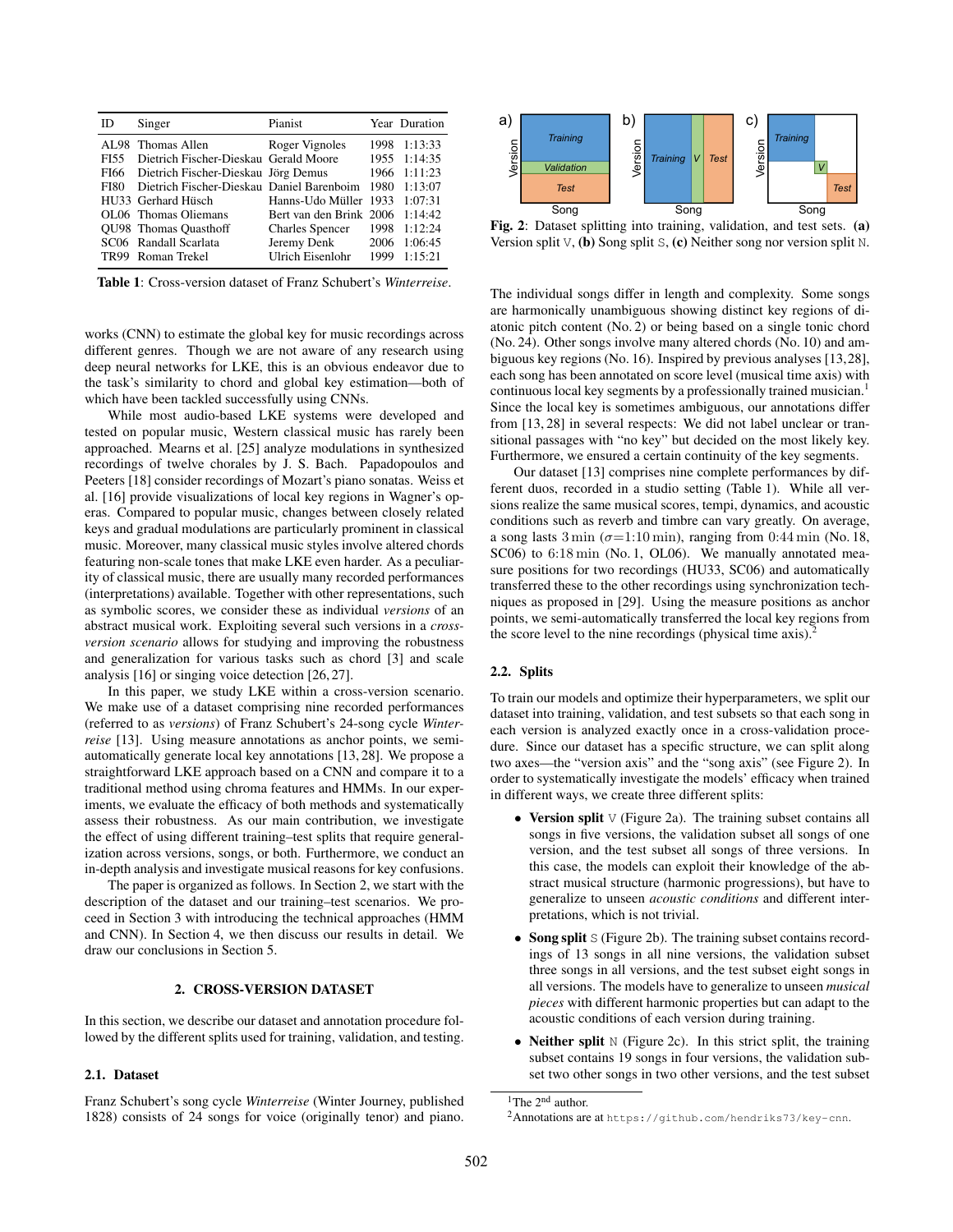three other songs in three other versions. Thus, the model knows neither song nor version and has to generalize across both axes. This is the only split where not all data is used in one run, and it is the most realistic one.

To ensure comparability, we fix the exact versions and songs in each of the splits (no randomization) for both models.

## 3. METHODS

We present two approaches for LKE. The first one is a classical system relying on HMMs, the second one a typical CNN-based system.

#### 3.1. HMM-Based Method

Our first system, denoted as HMM, relies on the extraction of chroma features using the filter-bank method proposed in  $[30]$ <sup>3</sup>. We postprocess the filter-bank output (pitch features) by applying logarithmic compression with a parameter  $\gamma \in \{100, 1000, 10000\}$  and apply pitch weighting to emphasize the mid range centered at C4 [1]. We smooth the resulting 10 Hz chroma features with a median filter of length  $\lambda \in \{81, 85, \ldots, 157\}$ . On the training subset, we learn Gaussian models for the 24 keys (assuming enharmonic equivalence) in the chroma space  $\mathbb{R}^{12}$ . We cyclically average the major and the minor key model over the chroma dimension in order to achieve transposition-blind models, which we then use for generating the HMM's emission probabilities. Inspired by [1], we apply a uniform, diagonal-enhanced transition matrix with a self-transition probability of  $1 - \sigma$  where  $\sigma \in \{10^{-5}, 10^{-6}, 10^{-7}, 10^{-8}\}$ . Using these HMM parameters, we run Viterbi decoding to predict a key label for every 10 Hz frame. We optimize the parameters  $\gamma$ ,  $\lambda$ , and  $\sigma$ on the validation subset. That way, we exploit the available data in a similar way as the CNN-based system described next.

## 3.2. CNN-Based Method

The second system, denoted as CNN, is identical to the global key estimation network <code>DeepSquare</code> [24]. $^4$  It is a convolutional neural network in the style of Oxford's Visual Geometry Group's (VGG) image recognition networks [31]. For feature extraction, we use twelve 2D convolutional layers with square kernels of sizes  $5 \times 5$ and  $3 \times 3$ , batch normalization [32] after every convolutional layer, and  $2 \times 2$  max pooling with a subsequent dropout layer ( $p = 0.3$ ) after every second convolutional layer. This is followed by a fully convolutional classification stage using a "bottleneck" layer  $(1 \times 1)$ convolution), 2D global average pooling, and the softmax activation function. Overall, the network has 293 296 trainable parameters. The employed training procedure is similar to [24]. We first convert the audio to constant-Q magnitude spectrograms. Then, we use samples of dimension  $F \times T$  as input to the network.  $F = 168$ is the number of frequency bins covering a frequency range of seven octaves with a frequency resolution of two bins per semitone.  $T = 60$ is the number of time frames with a resolution of 0.19 s per frame, i.e., 60 frames correspond to 11.1 s. To account for class imbalances within the major or minor keys, we randomly shift each spectrogram along the frequency axis by  $\{-4, -3, \ldots, 6, 7\}$  semitones and adjust the ground truth labels accordingly. Since key estimation is a single-label, multi-class problem, we use categorical cross-entropy as loss function. Adam [33] is used as optimizer with a batch size of 32 and an initial learning rate of 0.001. Once the validation loss

plateaus, we halve the learning rate and continue training with the best performing model up to that point (stepwise annealing). We repeat this at most ten times. If reduction does not lead to a lower validation loss three times in a row, we stop training.<sup>5</sup>

#### 4. RESULTS

In order to evaluate LKE on classical music, we trained both systems on recorded songs from Schubert's *Winterreise* using different data splits. As evaluation measure, we compute the accuracy while ignoring "no key" regions (which only occur at the beginning and ending of a piece). Moreover, we analyze musically explainable key confusions such as relative, parallel, and fifth-related keys. We discuss the results with a focus on the data splits and musical key confusions.

Detailed Results. We first consider the realistic split N, where neither test songs nor test versions are seen during training or validation. Figure 3a depicts the HMM's results. With most songs, we observe a similar accuracy for the different versions. However, the accuracy varies greatly between songs. For example, song no. 1 reaches high accuracies around 93% for all versions, which is expected due to its clear harmonic structure. In contrast, song no. 10, which is highly chromatic, shows low accuracies around 50%. For few songs, we observe higher variance along the version axis. An example for such an outlier is song No. 18, whose accuracy is strongly version-dependent. Investigating these results in detail, we find that this is a very short song of approx. 45 seconds, whose beginning and ending sections are monophonic (unisono) without any chords in the piano, thus posing a particular challenge. The HMM's tendency to stay in a key reinforces the impact of such errors on the overall accuracy. Comparing the HMM's results with the CNN's (Figure 3b), we observe similar tendencies in both plots. With an average of 73%, the CNN performs only marginally better than the HMM trained on split N (71%). For the CNN, accuracies are also similar across different versions of a song. Moreover, the variation across songs is similar to the HMM's results, which indicates that *musical* properties of the individual songs may pose the main challenge for both systems.

Data Splits. To statistically summarize these results, we report the average per-song accuracy values in Figure 4. For the "neither" split N, the two right-most bars correspond to the overall averages (lower-right values) in Figure 3a+b. Black errorbars indicate the average standard deviation over all versions of a song ("vertical direction" in Figure 3). Red errorbars denote the average standard deviation over all songs of a version ("horizontal direction" in Figure 3). The standard deviation across songs (14.4% for CNN) is substantially greater than across versions (5.2% for CNN), which confirms our observation that the accuracy variance can be traced back more to differences in songs than in versions. This also holds for the other splits V and S depicted in Figure 4. Comparing the average accuracy between splits, we find that the "song split" S leads to similar results (69% for HMM, 72% for CNN). Interestingly, accuracies are a bit lower than for N, despite having more training data available in each step. In N, the split between training and validation is stricter, which leads to higher generalization and robustness of the trained systems. Contrary to findings for genre classification [34], we found no advantage for either system when being exposed to other versions from the same CD recording, i.e., no observable "album effect." Looking at the "version split" V, we find a remarkable result. Accuracies are considerably higher with 76% for HMM and 96% for CNN. Both systems apparently have a capacity to learn the specific *musical* characteristics of the individual songs (resp. their specific annotations),

 $3$ We use the librosa implementation: https://librosa.github.io/ <sup>4</sup>Scaled with model sizing parameter  $k = 8$ , see [24] for details.

<sup>5</sup>Trained CNN models: https://github.com/hendriks73/key-cnn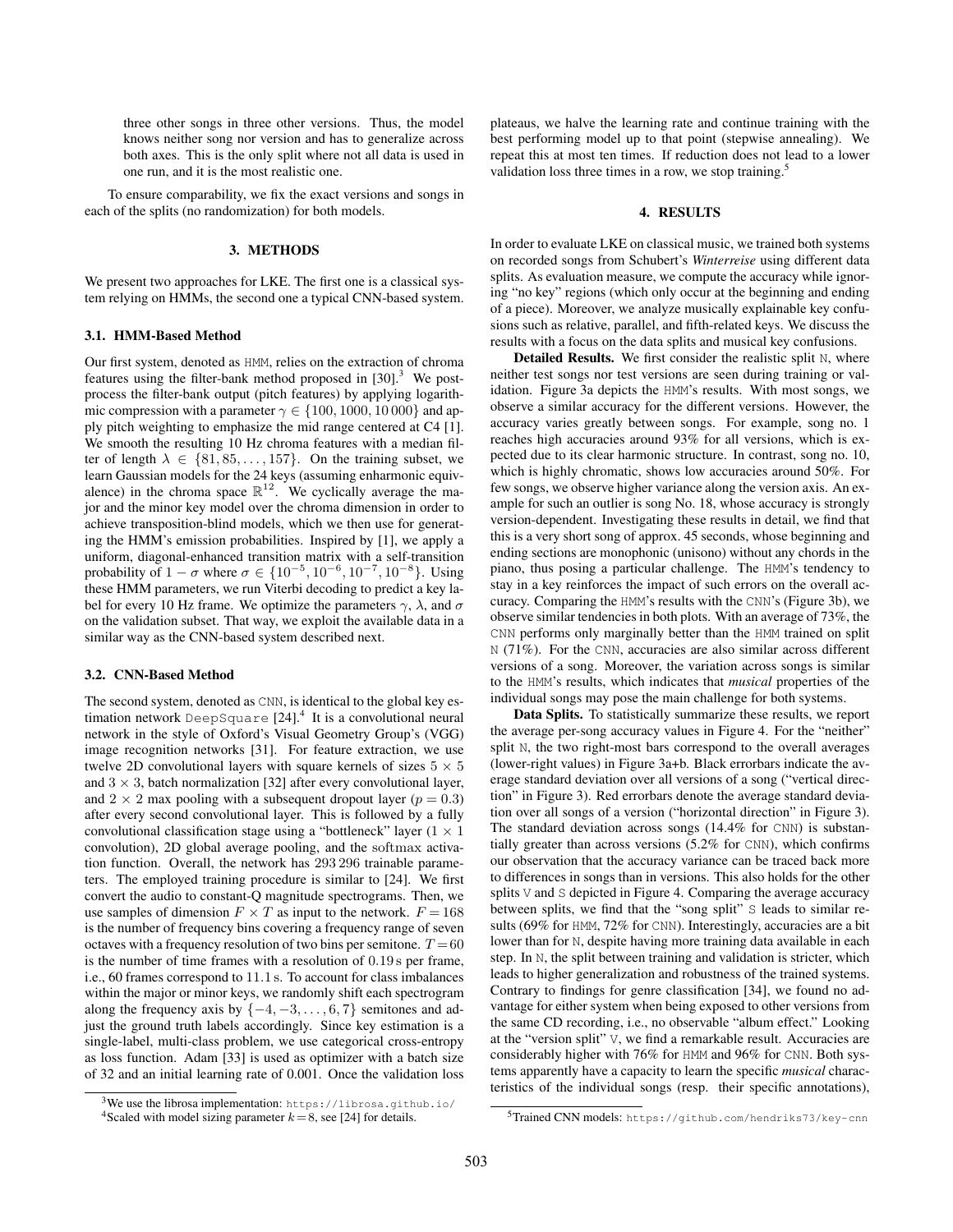

Fig. 3: Individual accuracy values (in percent) per song and version for the strict neither split N. (a) Results for HMM. (b) Results for CNN.



Fig. 4: Average accuracies for songs based on different splits  $(V, S, \mathcal{L})$ N) and models (HMM, CNN). Black errorbars denote standard deviations *across versions* (averaged over all songs), red errorbars denote standard deviations *across songs* (averaged over all versions).



Fig. 5: Accumulated accuracy including different types of musically explainable key confusions.

with the CNN's capacity being greater than the HMM's. The CNN system is effectively (over)fitting to harmonic progressions in the songs. Therefore, we cannot expect it to perform similarly well for other classical songs—we might call this a "cover song effect." Interestingly, generalization to unseen acoustic conditions works well, especially for the CNN. Exploiting several versions for training (and validation) seems to build up the model's robustness against version differences and thus, is sufficient for avoiding the "album effect."

Musical Key Confusions. Finally, we want to discuss the specific types of confusions in the models' predictions. Figure 5 shows the percentage of frames with certain prediction errors on top of the accuracy (true positives). We report confusions with the relative key (e. g., C major  $\leftrightarrow$  A minor), the parallel key (C major  $\leftrightarrow$  C minor),

fifth-related keys (C major  $\leftrightarrow$  G major, or C major  $\leftrightarrow$  F major), as well as the relative of fifth-related keys (C major  $\leftrightarrow$  E minor, or C major  $\leftrightarrow$  D minor) and the parallel of fifth-related keys (C major  $\leftrightarrow$  G minor, or C major  $\leftrightarrow$  F minor). For both the S- and the N-split, we see that the most common errors are fifth errors, parallel key errors, relative key errors, relative fifth errors, and parallel fifth errors (roughly in this order). Together, these errors explain most of the performance gap between the CNN trained on the V-split and either system trained on one of the other splits (Figure 5). Gray and yellow bars together constitute the accuracy for estimating the correct diatonic scale [11, 16]. Correct predictions and all musical errors together comprise  $\approx 95\%$  of all frames. Based on these observation, we assume that it is most challenging for the models to learn how *musically ambiguous* regions have to be labeled in order to predict the local key label as given by a specific annotator.

## 5. CONCLUSIONS

We approached the task of local key estimation in classical music recordings and systematically explored the efficacy of an HMMbased and a CNN-based approach. Using a cross-version dataset of Schubert's song cycle *Winterreise*, we trained, validated, and tested both systems on splits along songs or versions. Moreover, we explored a strict split where *neither* test songs *nor* test versions are shown during training. For the song and the "neither" split, we found that CNN and HMM models perform similarly well, reaching an accuracy of approximately 70%. Most of the observed errors can be explained through musical ambiguities where annotations are often subjective. Comparing results for different splits, we showed that generalization across versions ("album effect") does not pose major problems for the models. Knowing the specific songs (version split) leads to clearly higher results, especially for the CNN (96%). We call this the "cover song effect." While this is beneficial in our scenario, it means that the CNN (over)fits to the harmonic progressions of specific songs and learns how a single annotator labeled these songs. Song and "neither" split therefore show more realistic results as can be expected for unseen pieces. Yet, providing CNN models with more training data covering a wide variety of harmonic progressions is supposed to have high potential for improving local key estimation systems in general.